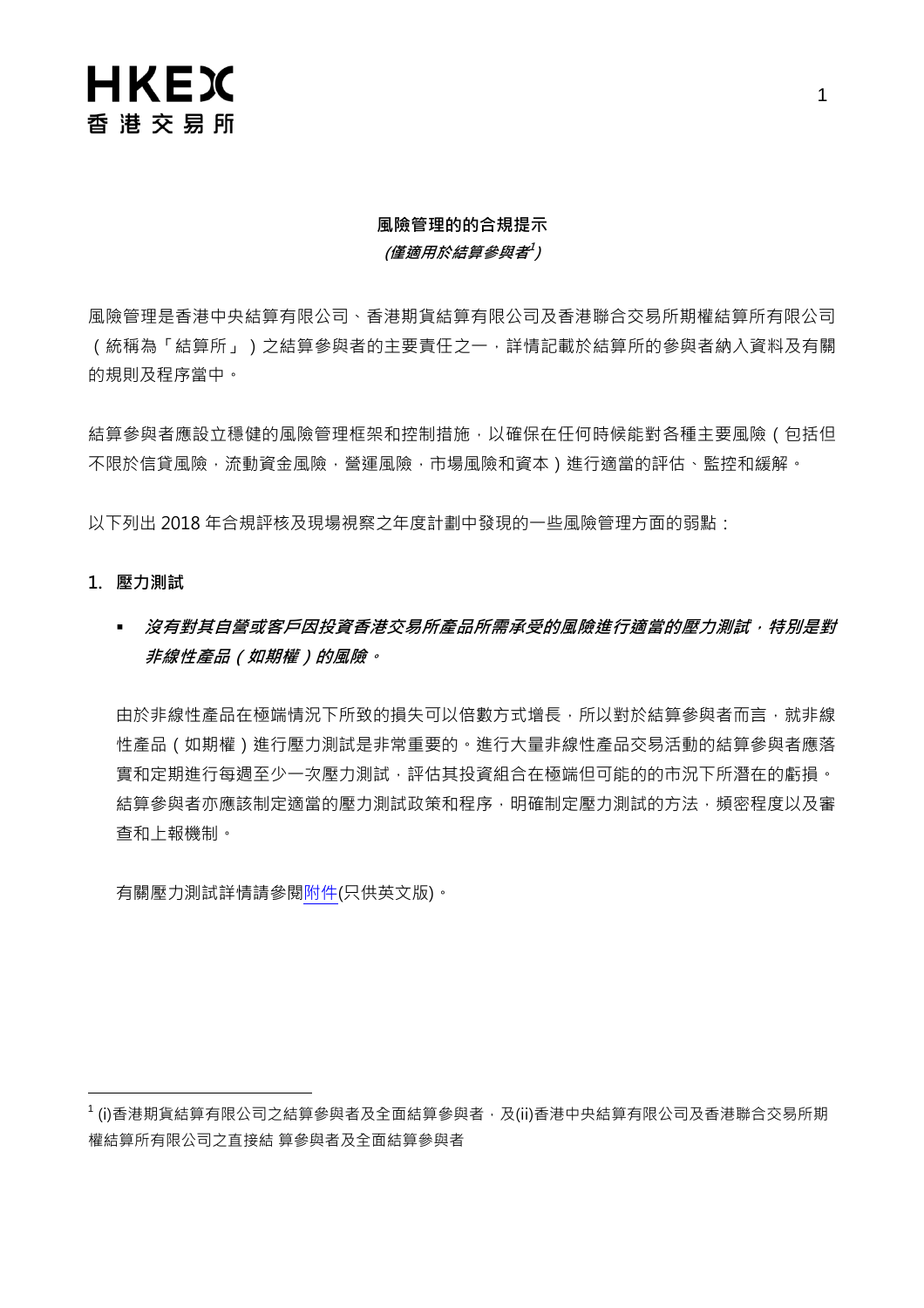

### 2. 信貸風險管理 - 持倉限額的監察和延誤付款的管理

### • 對信貸風險缺乏充分而有效的監控

結算參與者一般利用對其客戶設定如持倉限額,信貸額度及/或交易限額等額度以控制信貸風險。 但是,部分結算參與者並沒有利用系統對客戶的持倉與限額進行監控及/或在允許客戶進行交易 前只參考其購買力金額。我們亦發現關於處理未償還貸款的政策和指引有不足之處,當中所涉及 的跟進、匯報及上報機制,及撥備/註銷等程序沒有清晰地訂明。

結算參與者應就信貸風險管理方面實施適當和充足的監控安排,包括但不限於把對客戶設定的 限額輸入交易系統,以便進行持續監控。缺乏有效及充足的監控安排可能導致結算參與者違規 並受到紀律處分。

### 3. 就變更運作及風險監控通知結算所

### ■ 沒有就運作及風險監控的變更,包括但不限於因從事新業務活動所帶來的變化,通知結算所。

根據結算參與者的申請納入資料( ["參與者及交易權申請之解釋說明"](https://www.hkex.com.hk/-/media/HKEX-Market/Services/Rules-and-Forms-and-Fees/Forms/Securities-(Hong-Kong)/Trading/Participantship/Participantship---Admission/EN1.pdf?la=en) 之附件2-注釋2)及《中 央結算規則》第1703 (iii)條,《期貨結算規則》第214 (n)條或《期權結算規則》第403 (17)條,結算參與者必須就申請成為參與者時所遞交的資料之變更通知結算所,包括有關開 展自營買賣及保證金借貸等新業務時所更新的風險和監控資料文件。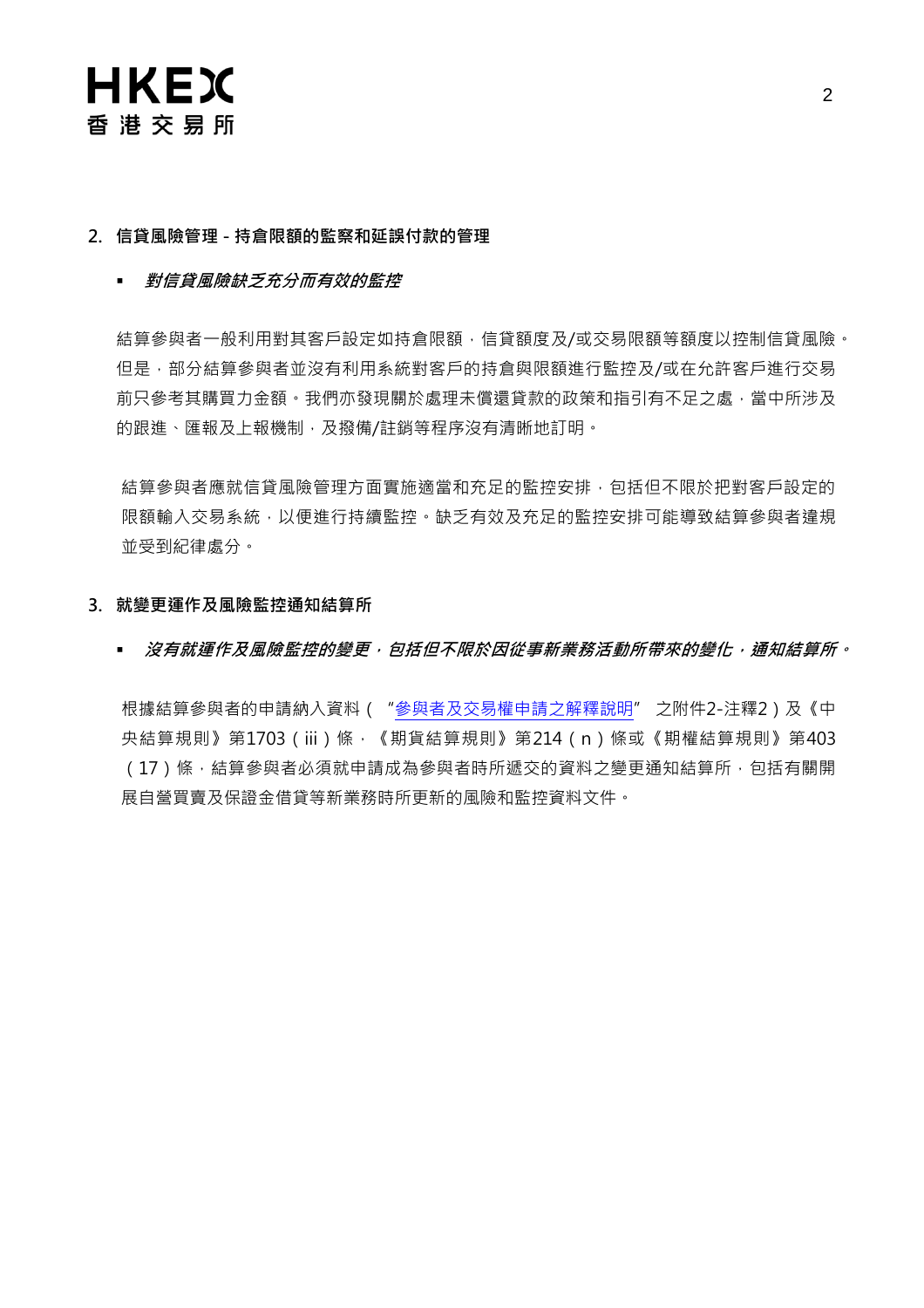### 4. 有關存入實物股票所涉及的問題證券風險管理

■ 缺乏適當而有效的監控措施以限制因存入問題證券所帶來的風險或損失

根據《中央結算運作程序》第7.2.2節,結算參與者要為其存於中央結算系統存管處的問題證券 負責。存入實物股票應實施適當的監控措施,包括:

- (i) 制定程序以暫緩使用有關股票(例如短倉的交收),直至有關股票重新以香港中央結算 (代理人)有限公司的名義完成登記(即股份過戶登記處已確認結算參與者實物股份的有 效性和所有權);
- (ii) 暫扣客戶售股所得款項, 直至實物股票完成重新登記; 或

(iii) 在寄存實物股票未獲確認有效前,採取其他措施以管理客戶即時獲取的授信額之風險。

### 5. 有關履行結算責任的監控、監管及員工培訓

 對結算運作缺乏足夠的監管及監控,未能確保能及時完成相關程序,達致履行對結算所的付 款責任

結算參與者必須就交收程序建立充分及全面的內部監控及程序,相關員工應遵守訂立的時間表, 以確保交收運作順利,特別是就支援或假期替補的情況。有效的結算監管包括:一張列出主要 結算運作工序的清單,每項工序有清楚的執行時間、執行者及核對者的簽署,或使用附有自動 上報或警示功能的系統,監察每項主要結算運作工序能否及時完成。

我們建議結算參與者應以結算所發出的實際持倉數據或交收報告去評估其資金是否充裕,而並 非依靠內部的持倉數據,否則結算參與者未必能發現由內部系統或人手操作導致的錯誤,例如: 在期貨結算公司或聯交所期權結算所不準確或不齊全的持倉對銷。這將會導致不準確交收款項 評估,並可能引致付款失敗。

結算參與者必需留意由結算所發出的通告,及定期檢討其運作程序,確保遵守有關的規則及監 管規定,其中包括確保其交收安排 (包括於假期的安排)遵守結算所最新的規定。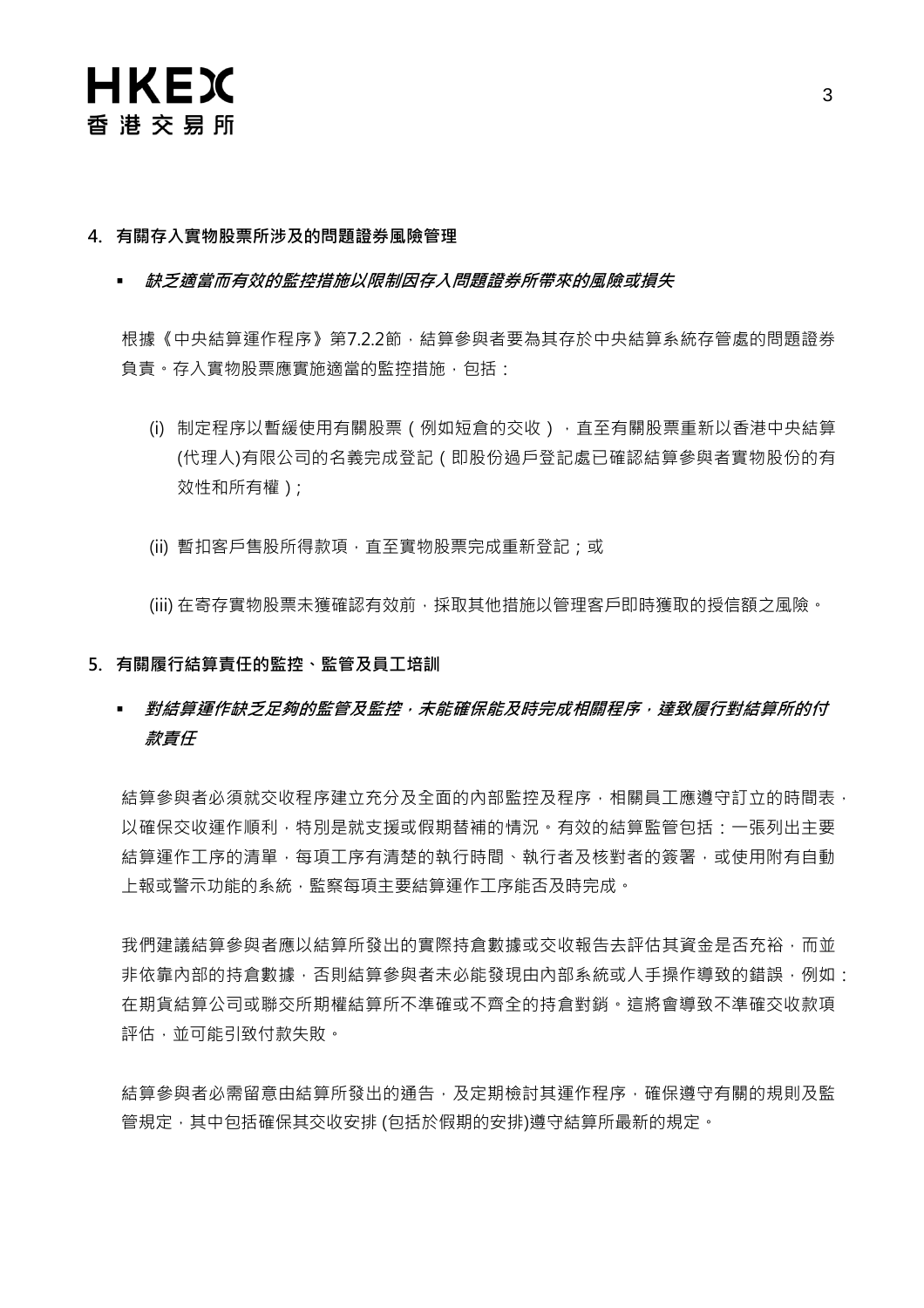

結算參與者必需確保其員工對運作及風險控制,款項責任以及逾期付款的後果有足夠及最新的 認識。結算參與者應安排員工報讀培訓課程,例如於2018年12月31日的發出的通告 ["由香港](https://www.hkex.com.hk/-/media/HKEX-Market/Services/Circulars-and-Notices/Participant-and-Members-Circulars/HKCC/2018/Circular_Training_chi_final_20181231.pdf) [交易所及香港證券及投資學會合辦的培訓課程"](https://www.hkex.com.hk/-/media/HKEX-Market/Services/Circulars-and-Notices/Participant-and-Members-Circulars/HKCC/2018/Circular_Training_chi_final_20181231.pdf)(Ref. No. CD/CDCRM/243/2018) 內提及的培 訓課程;及提醒員工有關2018年1月28日發出的通告 (Ref. No. [CD/CDCRM/021/2018,](https://www.hkex.com.hk/-/media/HKEX-Market/Services/Circulars-and-Notices/Participant-and-Members-Circulars/HKSCC/2018/cc021_cdcrm_2018.pdf) [CD/CDCRM/022/2018](https://www.hkex.com.hk/-/media/HKEX-Market/Services/Circulars-and-Notices/Participant-and-Members-Circulars/HKCC/2018/HKCC-circular_chinese_vFinal.pdf) 及 [CD/CDCRM/023/2018\)](https://www.hkex.com.hk/-/media/HKEX-Market/Services/Circulars-and-Notices/Participant-and-Members-Circulars/SEOCH/2018/SEOCH-circular_chinese_vFinal.pdf) 的事項,以提升員工對結算所發出的款項 責任的認知。

### 6. 風險管治及操作能力

### 缺乏完善的風險管理管治制度

一個完善的風險管治制度通常的広立專責的風險管理小組,由高級管理人員監管重要的風險 事項。我們留意到有部分結算參與者沒有妥善備存管理小組的會議記錄或報告,或高級管理人 員於會議中所討論的重點議題。

### 7. 業務應變計劃

### 缺乏足夠的安排以確保於特殊情況下能夠履行對結算所的付款責任

營運中斷可能會影響結算參與者履行對結算所的付款責任的能力,就此,結算參與者應設立及 維持業務應變計劃,並於業務應變計劃中清晰列出該公司在特殊情況下的安排。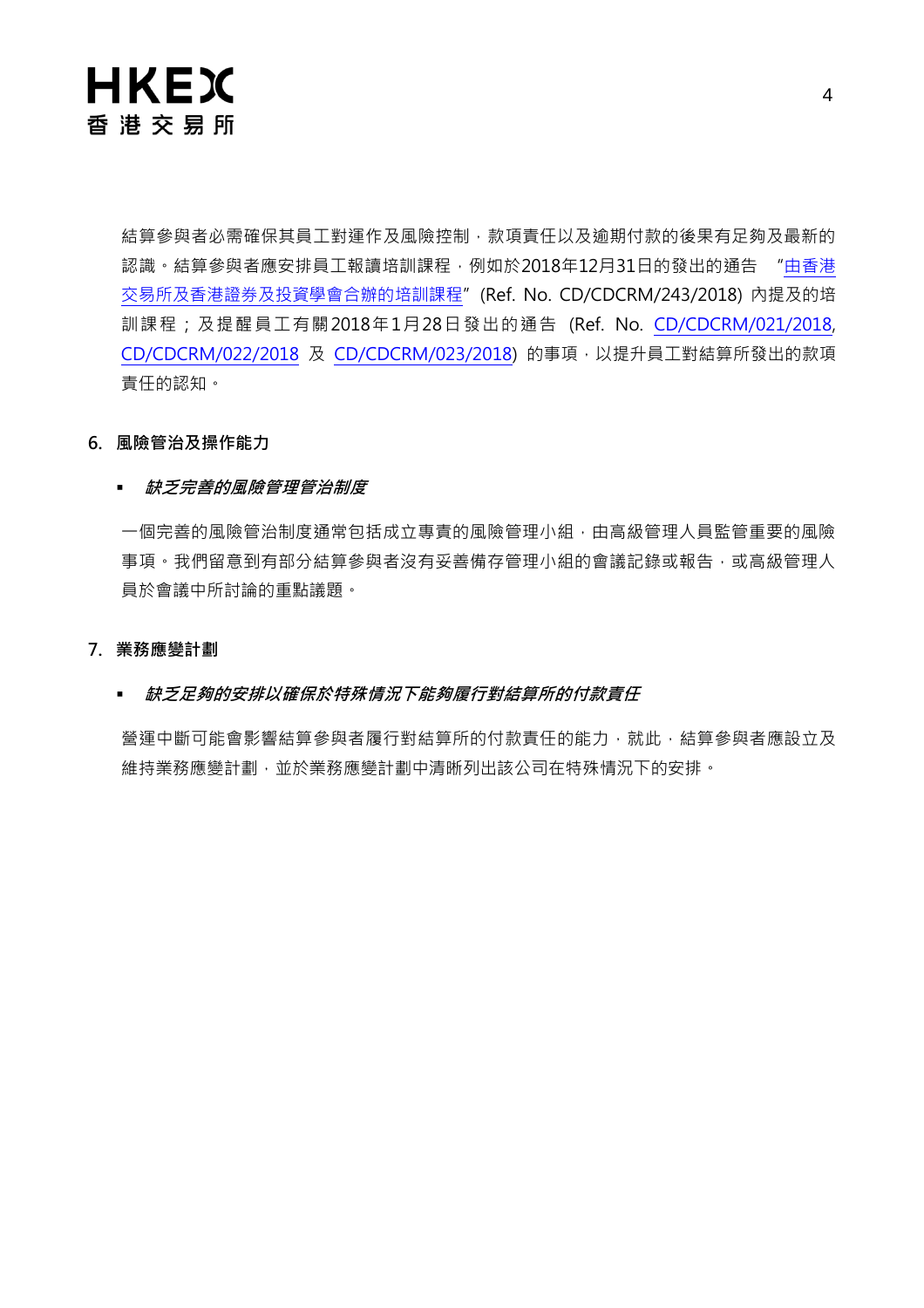

Clearing Risk Management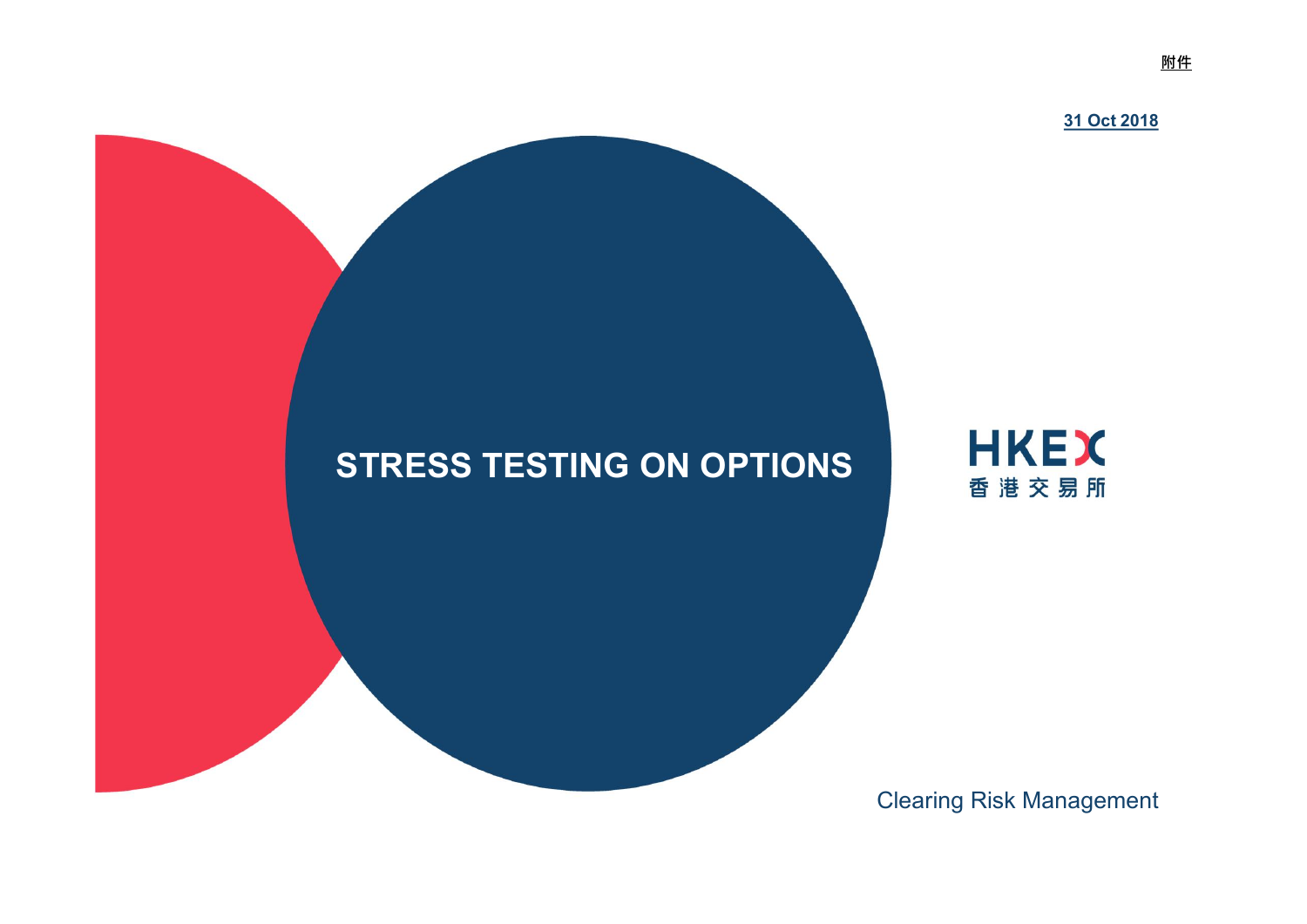# **Disclaimer**

The information contained in this document is for general informational purposes only and does not constitute an offer, solicitation, invitation or recommendation to subscribe for or purchase any securities, or other products or to provide any investment advice or service of any kind. **Disclaimer**<br>The information contained in this document is for general informational purposes only and does not constitute an offer, solicitation, invitation<br>or recommendation to subscribe for or purchase any securities, o for distribution to or use by, any person or entity in any jurisdiction or country where such distribution or use would be contrary to law or regulation or which would subject Hong Kong Exchanges and Clearing Limited ("HKEX") to any registration requirement within such jurisdiction or country.

This document contains forward-looking statements which are based on the current expectations, estimates, projections, beliefs and assumptions of HKEX about the businesses and the markets in which it and its subsidiaries operate. These forward-looking statements are not guarantees of future performance and are subject to market risk, uncertainties and factors beyond the control of HKEX. Therefore, actual outcomes and returns may differ materially from the assumptions made and the statements contained in this document.

Although the information contained in this document is obtained or compiled from sources believed to be reliable, HKEX does not guarantee the accuracy, validity, timeliness or completeness of the information or data for any particular purpose, and shall not accept any responsibility for, or be liable for, errors, omissions or other inaccuracies in the information or for the consequences thereof. The information set out in this document is provided on an "as is" and "as available" basis and may be amended or changed. It is not a substitute for or recommendation to subscribe for or purchase any securities, or other products or to provide any investment advice or service of any kind.<br>This document is solely intended for distribution to and use by professional inve not be responsible or liable for any loss or damage, directly or indirectly, arising from the use of or reliance upon any information provided in this document.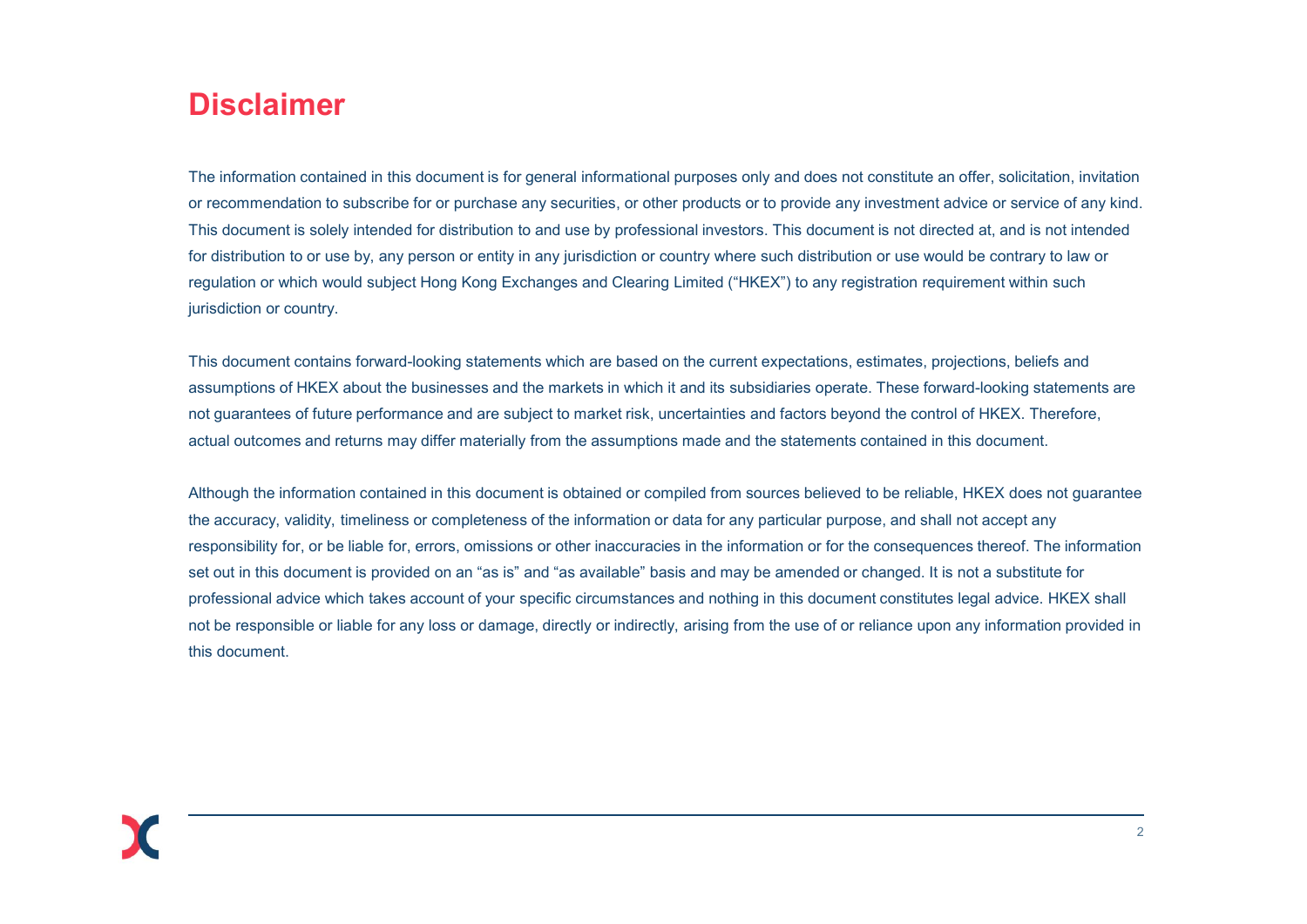# AGENDA



Linear Products vs Non-Linear Products



Stress Testing Calculation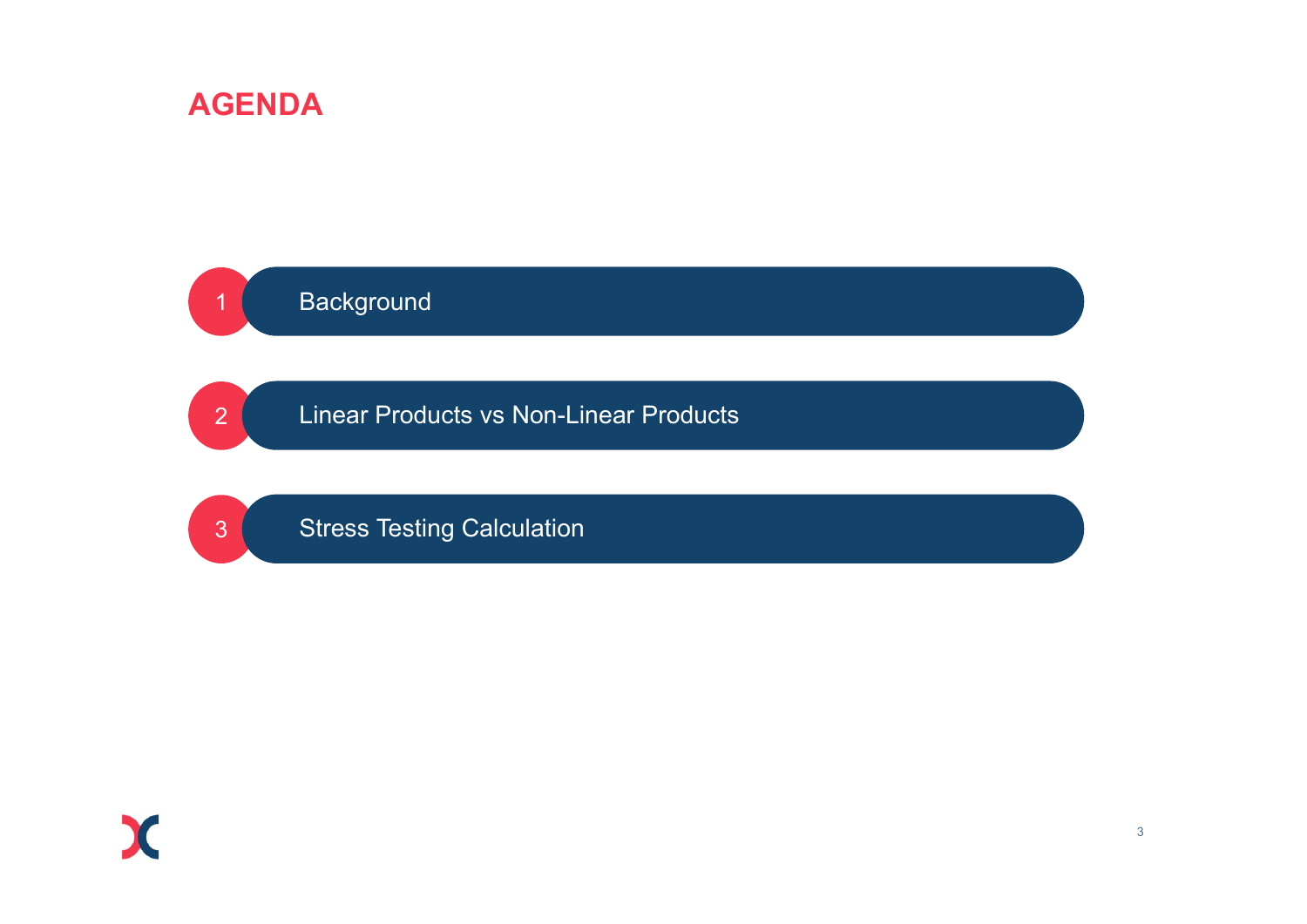# **Overview**

- Stress testing is the analysis / simulation technique widely used by institutions to evaluate the potential portfolio loss under extreme but plausible market condition. **Example 18 Stress testing is the analysis / simulation technique widely used by institutions**<br>to evaluate the potential portfolio loss under extreme but plausible market<br>condition.<br>Most financial institutions use stress t condition. • Stress testing is the analysis / simulation technique widely used by institutions to evaluate the potential portfolio loss under extreme but plausible market condition.<br>• Most financial institutions use stress testing as Examples is the analysis / simulation technique widely used by institutions<br>to evaluate the potential portfolio loss under extreme but plausible market<br>condition.<br>Most financial institutions use stress testing as a daily r **Example 15 Stress testing is the analysis / simulation technique widely used by institution**<br>to evaluate the potential portfolio loss under extreme but plausible mark<br>condition.<br>Most financial institutions use stress test • Stress testing is the analysis / simulation technique widely used by institutions<br>to evaluate the potential portfolio loss under extreme but plausible market<br>condition.<br>Most financial institutions use stress testing as a Stress testing is the analysis / simulation technique widely used by institutions<br>to evaluate the potential portfolio loss under extreme but plausible market<br>condition.<br>Most financial institutions use stress testing as a d Stress testing is the analysis / simulation technique widely used<br>to evaluate the potential portfolio loss under extreme but pla<br>condition.<br>Most financial institutions use stress testing as a daily risk mar<br>e.g. set operat
- 
- 
- Stress testing is the analysis / simulation technique widely used by institutions<br>to evaluate the potential portfolio loss under extreme but plausible market<br>condition.<br>Most financial institutions use stress testing as a Stress testing is the analysis / simulation technique widely used by institutions<br>to evaluate the potential portfolio loss under extreme but plausible market<br>condition.<br>Most financial institutions use stress testing as a d to evaluate the potential portfolio loss under extreme but plaus condition.<br>
Most financial institutions use stress testing as a daily risk manage.g. set operational limits, allocate resources to ensure liquidity<br>
adequacy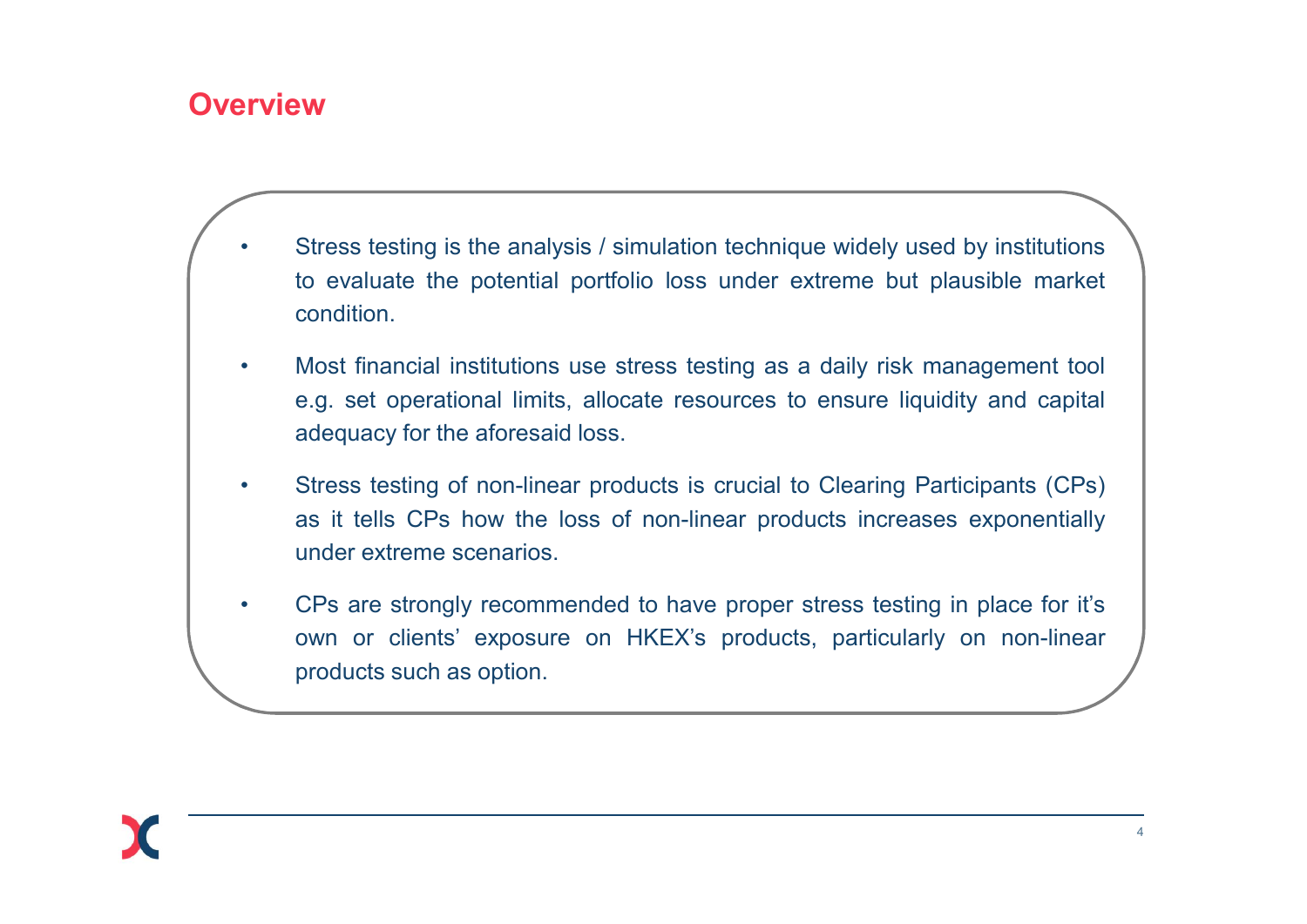# Linear vs. Non-Linear Products



• The change in risk exposure of option is exponential and subject to multiple risk factors, which is different from stock.

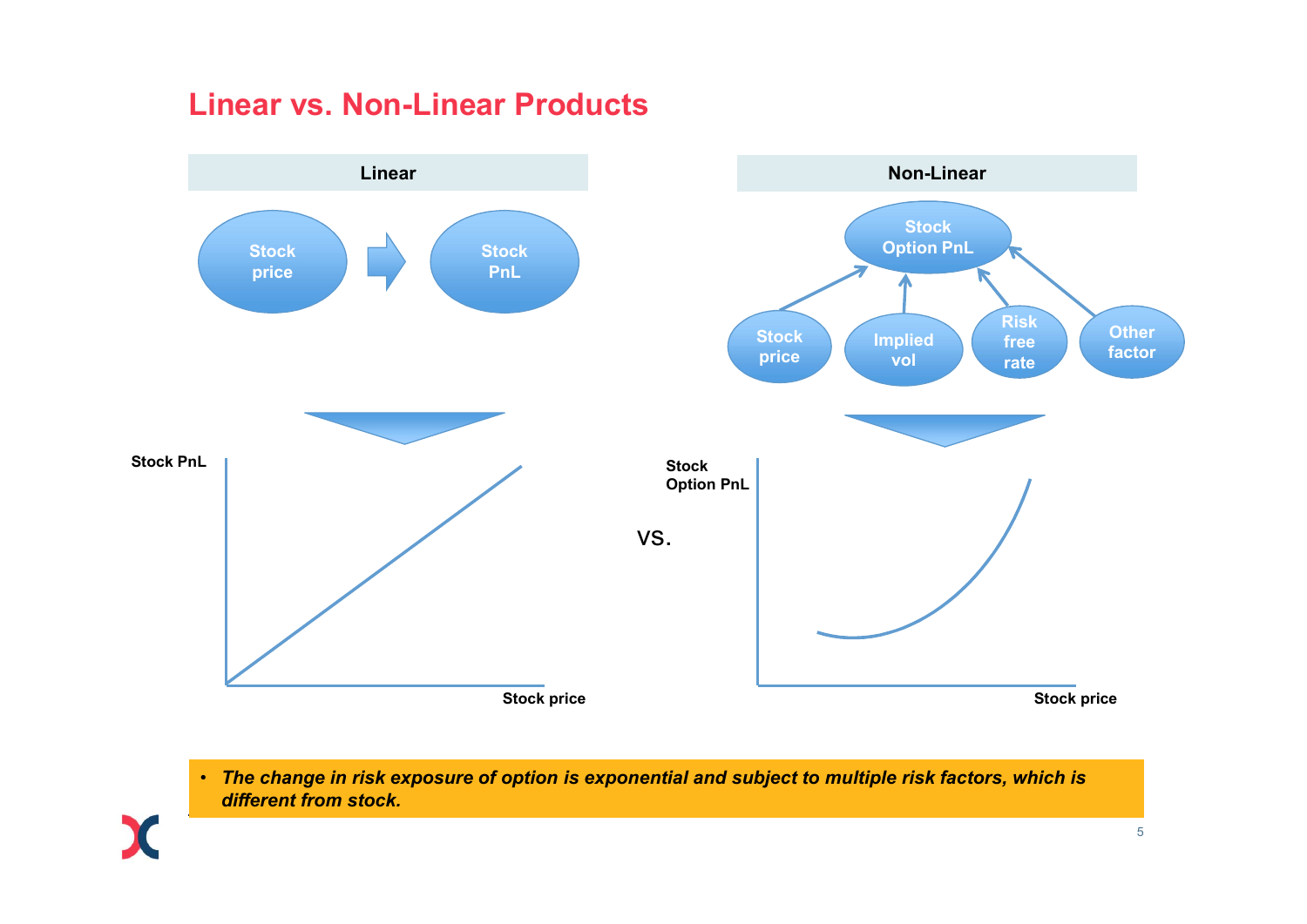- **Stress Testing Calculation SEOCH**<br>Example 1: Bullish view on China Life (2628) on 25 Oct 2018<br>- Short 1 China Life Oct18 put option at HK\$15.5 strike price (x1000 shares)<br>- China Life closed at HK\$ 17 1
- 
- 

|                                                                                                      | <b>Stress Testing Calculation - SEOCH</b>                                                                     |              |                                                 |                    |                                       |  |  |  |  |
|------------------------------------------------------------------------------------------------------|---------------------------------------------------------------------------------------------------------------|--------------|-------------------------------------------------|--------------------|---------------------------------------|--|--|--|--|
|                                                                                                      |                                                                                                               |              |                                                 |                    |                                       |  |  |  |  |
|                                                                                                      |                                                                                                               |              |                                                 |                    |                                       |  |  |  |  |
|                                                                                                      |                                                                                                               |              |                                                 |                    |                                       |  |  |  |  |
|                                                                                                      | Example 1: Bullish view on China Life (2628) on 25 Oct 2018                                                   |              |                                                 |                    |                                       |  |  |  |  |
| ۰<br>÷                                                                                               | Short 1 China Life Oct18 put option at HK\$15.5 strike price (x1000 shares)<br>China Life closed at HK\$ 17.1 |              |                                                 |                    |                                       |  |  |  |  |
| ۰                                                                                                    | Margin Requirement is HK\$ 316                                                                                |              |                                                 |                    |                                       |  |  |  |  |
|                                                                                                      | <b>Profit and Loss in HK\$</b>                                                                                |              |                                                 |                    |                                       |  |  |  |  |
|                                                                                                      | <b>Stock price movement</b><br>assumption                                                                     |              | Short 1 put options at<br>HK\$15.5 strike price |                    | <b>Margin deficit per</b><br>contract |  |  |  |  |
| $-9%$                                                                                                | HK\$ -320                                                                                                     |              |                                                 | <b>HK\$-4</b>      |                                       |  |  |  |  |
| $-15%$                                                                                               |                                                                                                               | HK\$-1,010   |                                                 |                    | HK\$ -694                             |  |  |  |  |
| $-22%$                                                                                               |                                                                                                               | $HK$ -2,140$ |                                                 |                    | HK\$-1,824                            |  |  |  |  |
|                                                                                                      |                                                                                                               |              |                                                 |                    |                                       |  |  |  |  |
|                                                                                                      |                                                                                                               |              |                                                 |                    |                                       |  |  |  |  |
| Additional loss incurred during the positions close-out (3%* or more in normal condition, see below) |                                                                                                               |              |                                                 |                    |                                       |  |  |  |  |
| Bid-ask spread will further widen in the stress condition                                            |                                                                                                               |              |                                                 |                    |                                       |  |  |  |  |
| <b>Bid Orders</b>                                                                                    | <b>BQty</b>                                                                                                   | Bid          | Ask                                             | AQty               | Ask Orders<br>Type                    |  |  |  |  |
| Type<br>LMT<br>LMT                                                                                   | 50                                                                                                            | 0.55<br>0.55 | 0.58<br>0.58                                    | 106 LMT<br>200 LMT | <b>HKGS</b><br><b>HKOF</b>            |  |  |  |  |

| <b>Ask Orders</b> |         |      |      | <b>Bid Orders</b> |             |      |  |  |
|-------------------|---------|------|------|-------------------|-------------|------|--|--|
|                   | Type    | AQty | Ask  | Bid               | <b>BQty</b> | Type |  |  |
| <b>HKGS</b>       | 106 LMT |      | 0.58 | 0.55              | 50          | LMT  |  |  |
| <b>HKOF</b>       | 200 LMT |      | 0.58 | 0.55              | 200         | LMT  |  |  |
| <b>HKIM</b>       | 50 LMT  |      | 0.59 | 0.55              | 200         | LMT  |  |  |
| <b>HKCT</b>       | 101 LMT |      | 0.59 | 0.54              | 115         | LMT  |  |  |
| <b>HKYK</b>       | 40 LMT  |      | 0.59 | 0.53              | 1           | LMT  |  |  |
| <b>HKNH</b>       | 200 LMT |      | 0.60 | 0.53              | 30          | LMT  |  |  |
| <b>HKBN</b>       | 30 LMT  |      | 0.60 | 0.53              | 68          | LMT  |  |  |
| <b>HKIB</b>       | 68 LMT  |      | 0.60 | 0.51              | 25          | LMT  |  |  |
|                   |         |      |      | 0.41              | 25          | LMT  |  |  |

• Stress loss of short option is massively understated if treated like stock in stress calculation (Leverage effect)